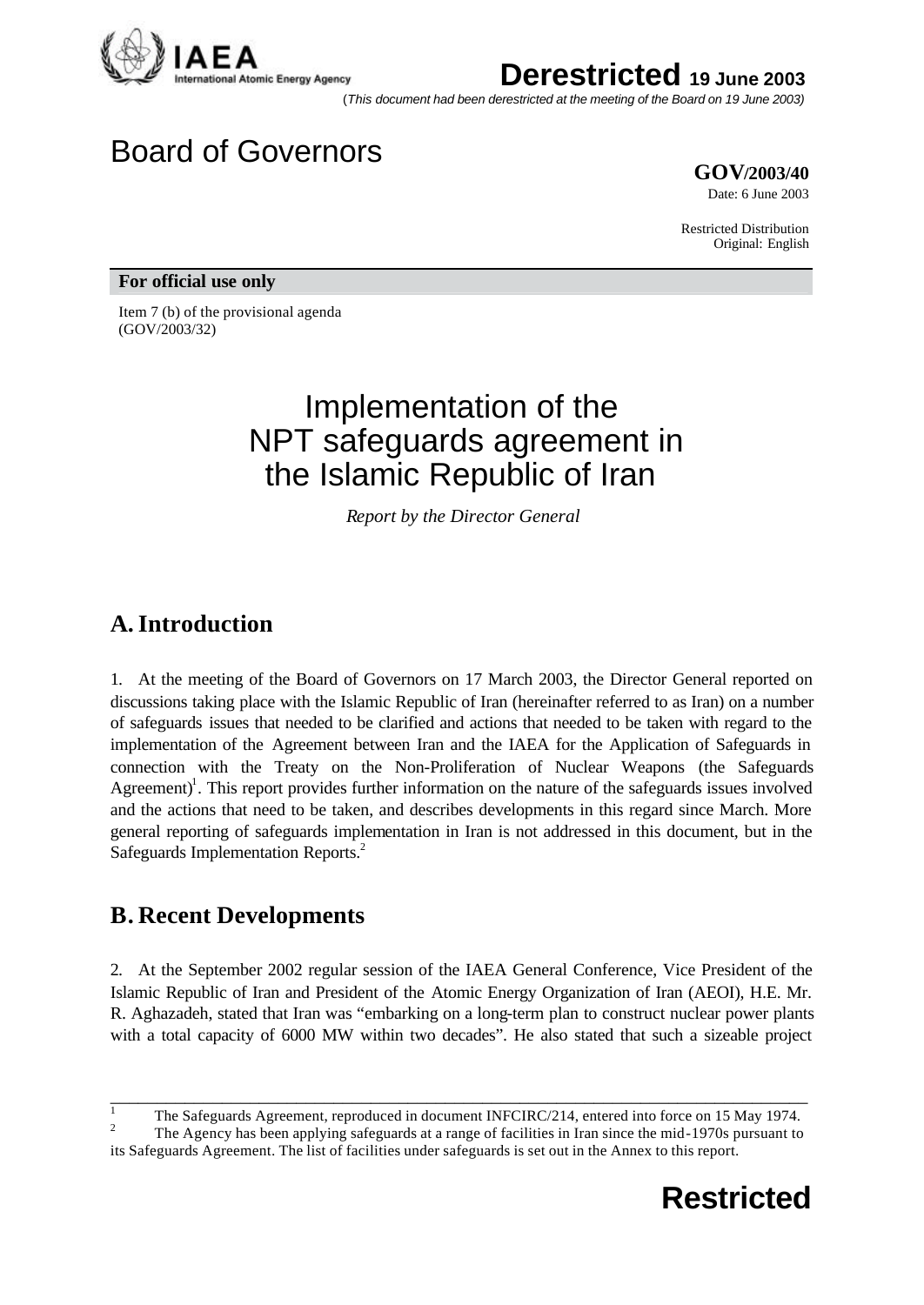entailed "an all out planning, well in advance, in various field of nuclear technology such as fuel cycle, safety and waste management".

3. During the General Conference, the Director General met with the Vice President, and asked that Iran confirm whether it was building a large underground nuclear related facility at Natanz and a heavy water production plant at Arak, as reported in the media in August 2002. The Vice President provided some information on Iran's intentions to develop further its nuclear fuel cycle, and agreed on a visit to the two sites later in 2002 by the Director General, accompanied by safeguards experts, and to a discussion with Iranian authorities during that meeting on Iran's nuclear development plans.

4. The visit to Iran was originally scheduled for October 2002, but finally took place from 21 to 22 February 2003. The Director General was accompanied by the Deputy Director General for Safeguards (DDG-SG) and the Director of the Division of Safeguards Operations (B).

5. During his visit, the Director General was informed by Iran of its uranium enrichment programme, which was described as including two new facilities located at Natanz, namely a pilot fuel enrichment plant (PFEP) nearing completion of construction, and a large commercial-scale fuel enrichment plant (FEP) also under construction. These two facilities were declared to the Agency for the first time during that visit, at which time the Director General was able to visit both of them. Iran also confirmed that the heavy water production plant<sup>3</sup>, referred to in paragraph 3 above, was under construction in Arak.

6. During the visit, the Director General was informed that Iran would accept modifications to its Subsidiary Arrangements, as requested by the Board of Governors in  $1992<sup>4</sup>$ , which would henceforth require the early provision of design information on new facilities and on modifications to existing facilities, as well as the early provision of information on new locations outside of facilities where nuclear material is customarily used (LOFs). This was confirmed to the Agency in a letter dated 26 February 2003 (see paragraph 15 below).

7. In addition, in response to the Agency's enquiry about certain transfers of nuclear material to Iran, only recently confirmed by the supplier State in response to repeated Agency enquiries, Iran acknowledged the receipt in 1991 of natural uranium, which had not been reported previously to the Agency, in the form of  $UF_6(1000 \text{ kg})$ ,  $UF_4(400 \text{ kg})$  and  $UO_2(400 \text{ kg})$ , which was now being stored at the previously undecla red Jabr Ibn Hayan Multipurpose Laboratories (JHL) located at the Tehran Nuclear Research Centre (TNRC). Iran also informed the Agency that it had converted most of the  $UF_4$  into uranium metal in 2000 at JHL. This information was subsequently confirmed by Iran in a separate letter to the Agency dated 26 February 2003.

8. During the discussions in Iran in February between DDG-SG and the Iranian authorities, reference was made by the Agency to information in open sources on the possible conduct of enrichment activities at the workshop of the Kalaye Electric Company in Tehran. The Iranian authorities acknowledged that the workshop had been used for the production of centrifuge components, but stated that there had been no operations in connection with its centrifuge enrichment development programme involving the use of nuclear material, either at the Kalaye Electric Company or at any other location in Iran. According to the Iranian authorities, all testing had been carried out using simulation studies. While a centrifuge component production facility is not a nuclear facility required to be declared to the Agency under Iran's NPT Safeguards Agreement, Iran was requested, in light of

\_\_\_\_\_\_\_\_\_\_\_\_\_\_\_\_\_\_\_\_\_\_\_\_\_\_\_\_\_\_\_\_\_\_\_\_\_\_\_\_\_\_\_\_\_\_\_\_\_\_\_\_\_\_\_\_\_\_\_\_\_\_\_\_\_\_\_\_\_\_\_\_\_\_\_

 $\frac{3}{3}$  Heavy water production facilities are not nuclear facilities under comprehensive NPT safeguards agreements, and are thus not required to be declared to the Agency thereunder.

<sup>4</sup> GOV/2552/Att.2/Rev.2; GOV/OR/777, paras. 74-76.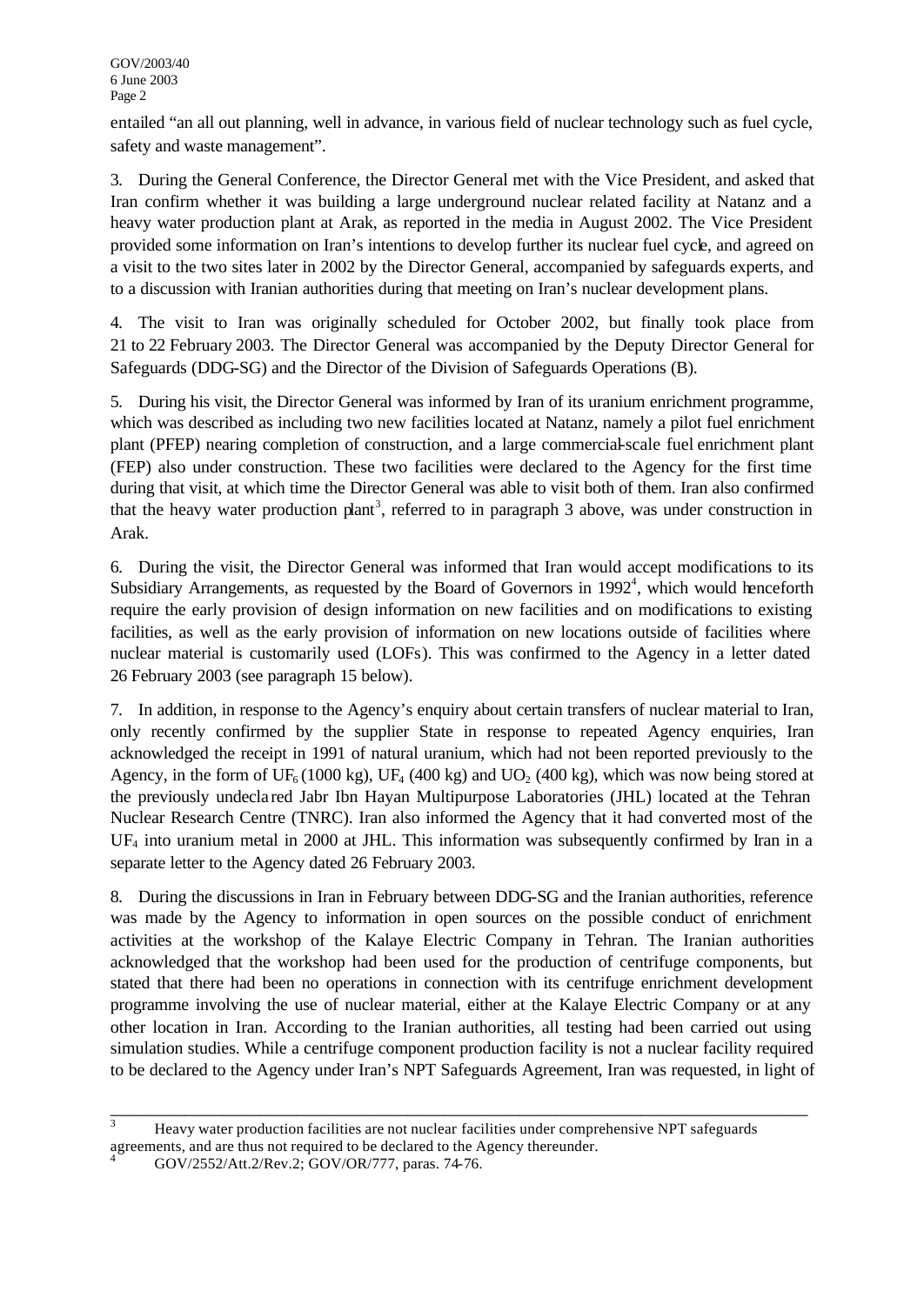its stated policy of transparency, to permit the Agency to visit the workshop and to take environmental samples there to assist the Agency in verifying Iran's declaration and confirming the absence of undeclared nuclear material and activities. The request was initially declined. The Iranian authorities told the Agency that Iran considered such visits, and the requested environmental sampling, as being obligatory only when an Additional Protocol was in force. However, they subsequently agreed to permit access to the workshop (to limited parts of the location in March, and to the entire workshop in May), and have recently indicated that they would consider permitting the taking of environmental samples during the visit of the Agency's enrichment experts to Iran scheduled to take place between 7 and 11 June 2003 (see paragraph 11 below).

9. On 26 February 2003, a list of additional questions and requests for clarification was submitted to Iran regarding its centrifuge and laser enrichment programmes and its heavy water programme, and a written reply requested. A written response was received from Iran on 4 June 2003, and its contents will be followed up with the Iranian authorities.

10. In a letter dated 5 May 2003, Iran informed the Agency for the first time of its intention to construct a heavy water research reactor at Arak (the 40 MW(th) Iran Nuclear Research Reactor IR-40). Iran also informed the Agency of its plan to commence construction in 2003 of a fuel manufacturing plant at Esfahan (FMP).

11. During a meeting between the Vice President and the Director General on 5 May 2003, the Director General reiterated the Agency's earlier request for permission to send Agency inspectors to the workshop of the Kalaye Electric Company in Tehran, and to take environmental samples. The Director General also referred to an earlier proposal the Agency had made in April for a group of Agency experts to visit Iran to discuss the centrifuge research and development programme to seek to assess how the current status of the project could have been achieved without using any nuclear material during tests. Iran agreed to consider the proposal for an expert mission, and subsequently agreed that the mission could take place from 7 to 11 June 2003.

# **C.Implementation of Safeguards**

12. Article 8 of Iran's Safeguards Agreement requires Iran to provide the Agency with information "concerning nuclear material subject to safeguards under the Agreement and the features of facilities relevant to safeguarding such material."

13. As provided for in Article 34(c) of the Safeguards Agreement, nuclear material of a composition and purity suitable for fuel fabrication or for being isotopically enriched, and any nuclear material produced at a later stage in the nuclear fuel cycle, is subject to all of the safeguards procedures specified in the Agreement. These procedures include, inter alia, requirements for Iran to report to the Agency changes in the inventory of nuclear material through the submission of inventory change reports (ICRs).<sup>5</sup> Certain inventory changes entail additional reporting requirements. These include the

\_\_\_\_\_\_\_\_\_\_\_\_\_\_\_\_\_\_\_\_\_\_\_\_\_\_\_\_\_\_\_\_\_\_\_\_\_\_\_\_\_\_\_\_\_\_\_\_\_\_\_\_\_\_\_\_\_\_\_\_\_\_\_\_\_\_\_\_\_\_\_\_\_\_\_

<sup>5</sup> Inventory changes, as defined in Article 98.J of Iran's Safeguards Agreement, include, for example, imports, exports, domestic receipts and shipments, production of nuclear material in a reactor, loss of nuclear material due to its transformation into other elements or isotopes as a result of nuclear reactions, accidental losses of nuclear material and the generation of waste from processing which is deemed to be unrecoverable for the time being but which is stored.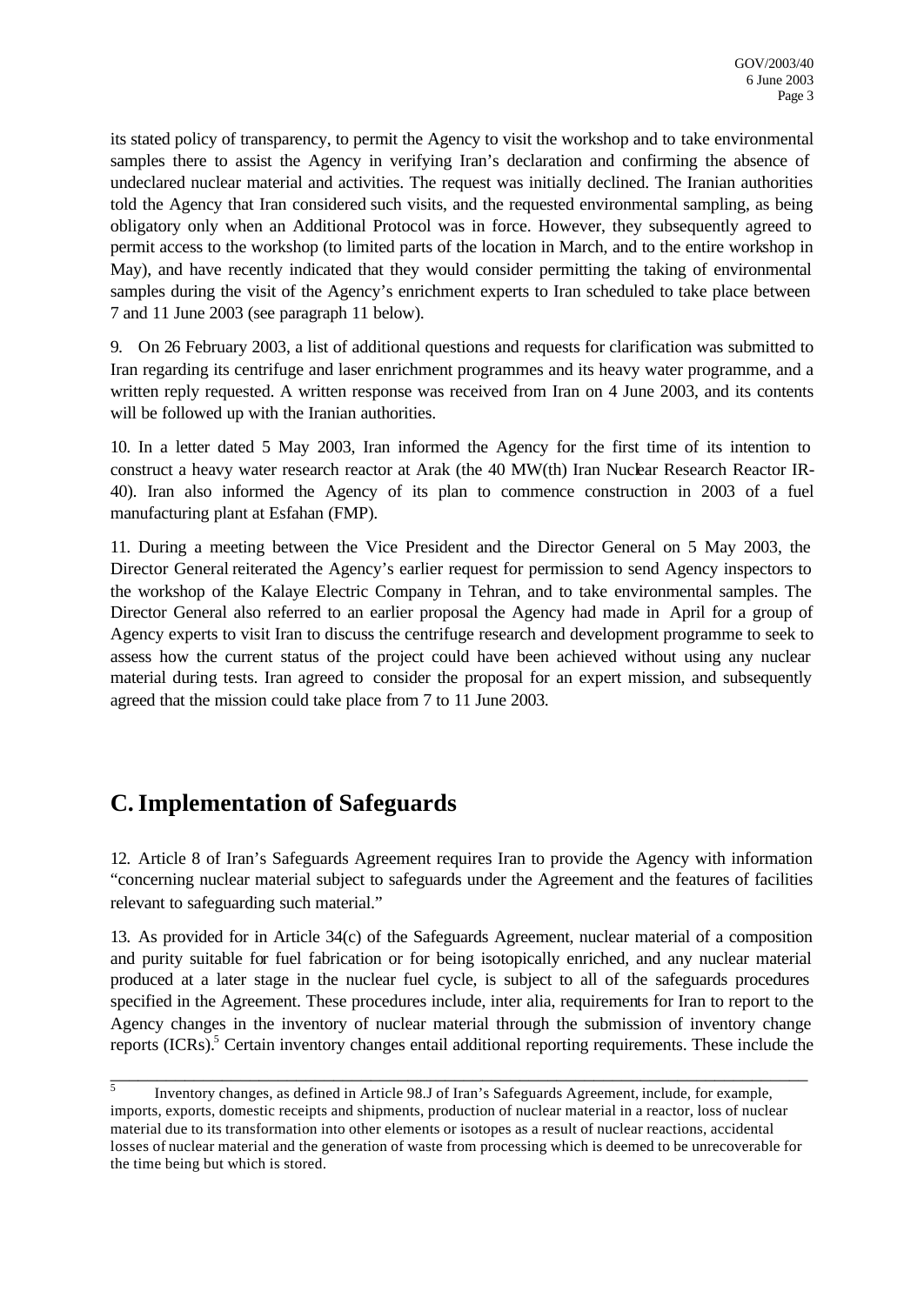import of nuclear material in quantities in excess of one effective kilogram, which, in accordance with Article 95 of the Safeguards Agreement, requires reporting to the Agency in advance of the import.

14. To enable the Agency to verify the inventory and flow of nuclear material, Iran is also required to provide design information on facilities (as defined in Article 98.I of Iran's Safeguards Agreement), and information on LOFs. Pursuant to Article 42 of Iran's Safeguards Agreement, the time limit for the provision of design information on new nuclear facilities is to be specified in the Subsidiary Arrangements, but in any event it is to be provided "as early as possible before nuclear material is introduced into a new facility". Article 49 requires that information on LOFs be provided "on a timely basis".

15. The Subsidiary Arrangements General Part in force with Iran from 1976 to 26 February 2003 included what was, until 1992, standard text which called for provision to the Agency of design information on a new facility no later than 180 days before the introduction of nuclear material into the facility, and the provision of information on a new LOF together with the report relating to the receipt of nuclear material at the LOF. With the acceptance by Iran on 26 February 2003 of the modifications to the Subsidiary Arrangements proposed by the Agency, the Subsidiary Arrangements General Part now requires Iran to inform the Agency of new nuclear facilities and modifications to existing facilities through the provision of preliminary design information as soon as the decision to construct, to authorize construction or to modify has been taken, and to provide the Agency with further design information as it is developed. Information is to be provided early in the project definition, preliminary design, construction and commissioning phases.

## **C.1. Imported Nuclear Material**

16. The UF<sub>6</sub>, UF<sub>4</sub> and UO<sub>2</sub> imported by Iran in 1991 are materials that, as provided for in Article  $34(c)$ of Iran's Safeguards Agreement, are subject to all of the safeguards procedures specified in the Agreement, including, in particular, the requirement to report inventory changes. Therefore, Iran was obliged to have reported the import of the material in question at the time of import. Equally, Iran was obliged to have reported design information as soon as possible before nuclear material was introduced to the receiving facility, and a Facility Attachment concluded for that facility.

17. In its letter of 26 February 2003 confirming its receipt of the material in question, Iran stated that its interpretation of Articles 34(c) and 95 of the Safeguards Agreement had been that no reporting to the Agency was required since the total amount of uranium did not exceed one effective kilogram. However, as indicated in paragraph 13 above, all material referred to in Article 34(c) of the Safeguards Agreement must be reported to the Agency. Article 95 simply imposes an additional requirement, that of advance notification, with respect to imports of material in excess of one effective kilogram.

18. Iran submitted on 15 April 2003 an ICR with regard to the import of the nuclear material, and, on 5 May 2003, preliminary design information for JHL, where most of the material is currently being stored.

#### **C.1.1. Processing of UF<sup>6</sup>**

19. The Iranian authorities have stated that the imported  $UF<sub>6</sub>$  has not been processed, and specifically that it has not been used in any enrichment, centrifuge or other tests. The one large and two small  $UF<sub>6</sub>$ cylinders declared as containing the imported  $UF<sub>6</sub>$  were shown to the Agency in February. The cylinders were made available for Agency verification at JHL in March, at which time, after the Agency inspectors noted that one of the small cylinders was lighter than declared, the State authorities explained that a small amount of the  $UF_6$  (1.9 kg) was missing due to leaking valves on the two small cylinders. It was explained during the subsequent inspection in April that the leaks had only been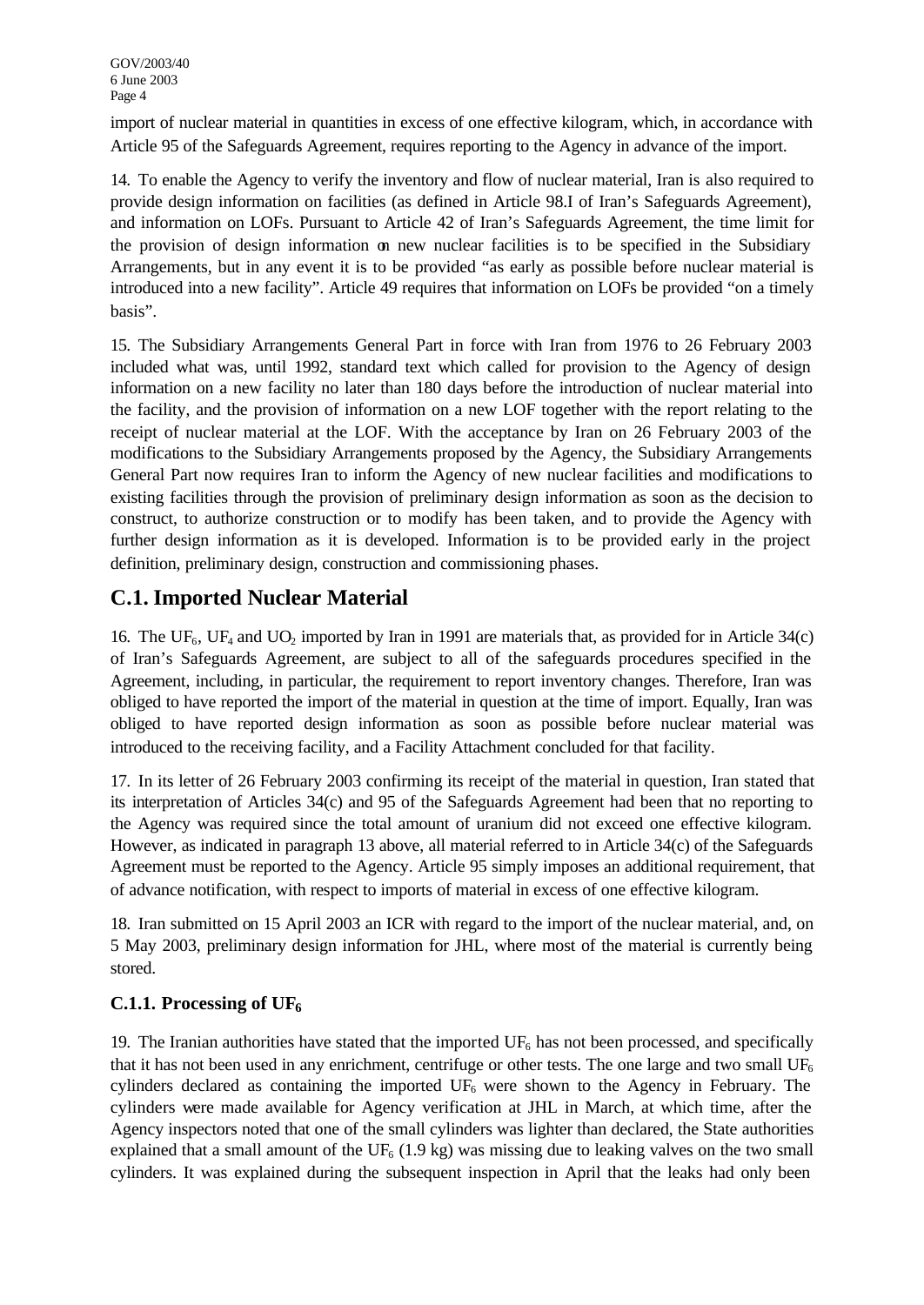noticed a year before. Final evaluation will be completed when destructive samples have been taken, environmental samples have been analysed, and supporting documentation provided by the operator has been examined.

#### **C.1.2. Processing of UF<sup>4</sup>**

20. Iran has informed the Agency that most of the imported UF<sub>4</sub> was converted to uranium metal at JHL. While the equipment for the conversion process has been dismantled and stored in a container (shown to the Agency during the February visit), Iran is now refurbishing that part of the facility as a uranium metal processing laboratory. The uranium metal, together with the remaining  $UF_4$  and the related waste, has been presented for Agency verification. Final evaluation will be done when the results of destructive analysis become available, and supporting documentation provided by the facility operator has been examined. The role of uranium metal in Iran's declared nuclear fuel cycle still needs to be fully understood, since neither its light water reactors nor its planned heavy water reactors require uranium metal for fuel.

#### **C.1.3. Processing of UO<sup>2</sup>**

21. During the February 2003 discussions, the Agency was informed by Iran that some of the imported  $UO<sub>2</sub>$  had been used at JHL for the testing of uranium purification and conversion processes. The experiments involved the dissolution of  $UO<sub>2</sub>$  with nitric acid, and the use of the resulting uranyl nitrate for testing a pulse column and ammonium uranyl carbonate (AUC) production processes envisioned for the Uranium Conversion Facility (UCF), a facility declared to the Agency in 2000 and currently under construction at Esfahan. In April, in response to Agency enquiries, the Iranian authorities informed the Agency that some of the  $UO<sub>2</sub>$  had also been used for isotope production experiments, including the undeclared irradiation of small amounts of the  $UO<sub>2</sub>$ , at the Tehran Research Reactor (TRR). In addition, they informed the Agency that another small amount of  $UO<sub>2</sub>$  had been used in pellets to test the chemical processes of the Molybdenum, Iodine and Xenon Radioisotope Production Facility (MIX Facility). The unused  $UO<sub>2</sub>$  has been presented for Agency verification at JHL.

22. Most of the  $UO<sub>2</sub>$  used in the UCF-related experiments has been presented for Agency verification as liquid waste at Esfahan; the remaining waste has been disposed of at a location near Qom and cannot be verified. The whereabouts of the AUC produced during the UCF-related experiments is being discussed. Final evaluation of the accountancy will be completed when the results of destructive analysis become available, and the supporting documentation provided by the facility operator has been examined.

23. With respect to the isotope production experiments, Iran has stated that small amounts of the imported  $UO<sub>2</sub>$  were prepared for targets at JHL, irradiated at TRR, and sent to a laboratory belonging to the MIX Facility in Tehran for separation of I-131 in a lead-shielded cell. Iran has informed the Agency that the remaining nuclear waste was solidified and eventually transferred to a waste disposal site at Anarak. The operators at TRR and the MIX Facility have provided supporting documentation, which is being examined. The Agency is still awaiting relevant updated design information for the MIX Facility and TRR. Plans are in place to visit the waste site at Anarak in June.

24. With respect to the  $UO<sub>2</sub>$  to test the chemical processes of the MIX Facility, the material, including the resulting waste, has been presented for Agency verification at JHL. Final evaluation will be completed when the results of the destructive analysis become available, and supporting documentation provided by the facility operator has been examined.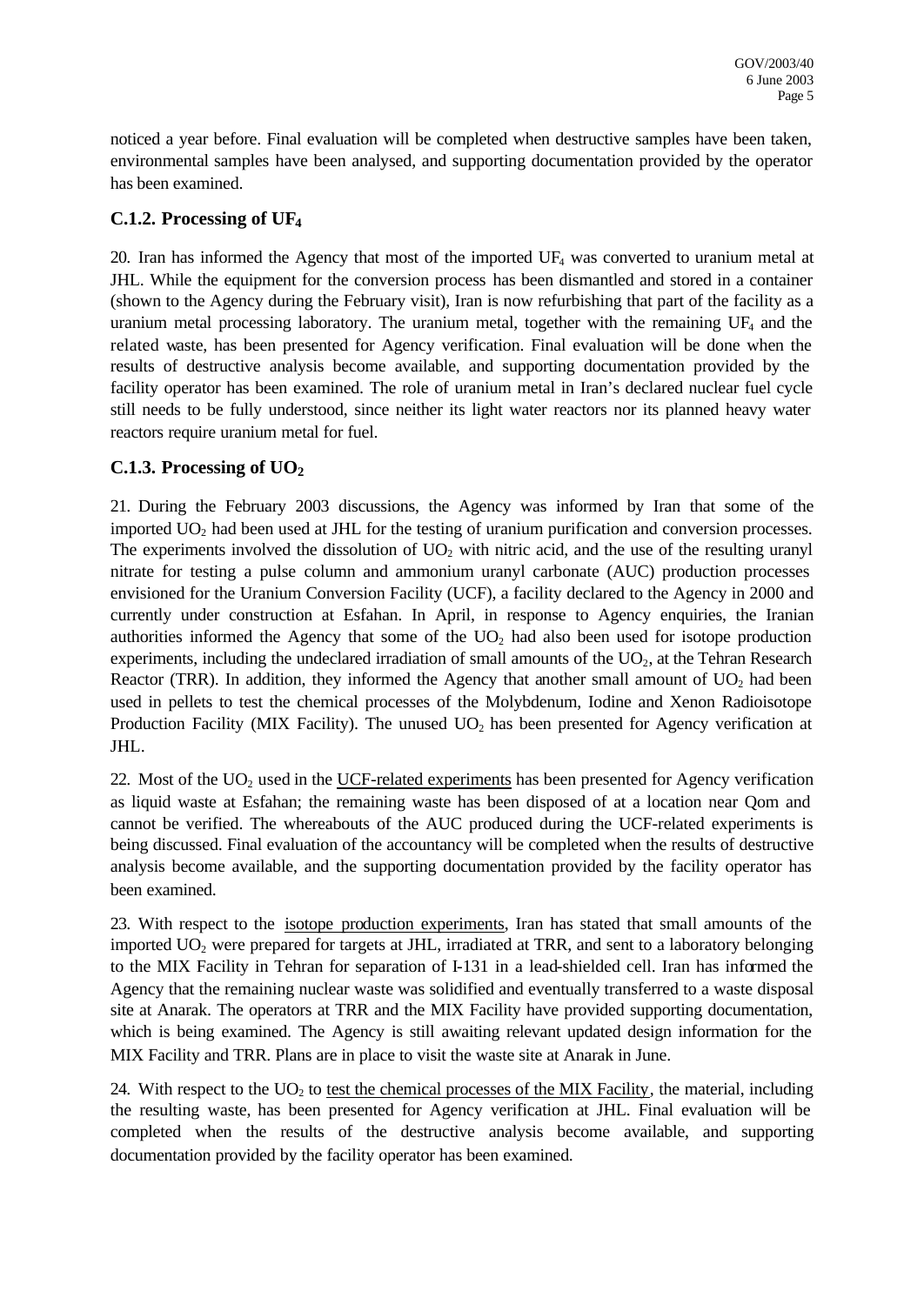### **C.2. Uranium Enrichment Programme**

25. During the visit of the Director General in February 2003, the Vice President informed the Agency that over 100 of the approximately 1000 planned centrifuge casings had already been installed at the pilot plant and that the remaining centrifuges would be installed by the end of the year. In addition, he informed the Agency that the commercial scale enrichment facility, which is planned to contain over 50 000 centrifuges, was not scheduled to receive nuclear material in the near future.

26. The Agency has been informed that the pilot enrichment plant is scheduled to start operating in June 2003, initially with single machine tests, and later with increasing numbers of centrifuges. The Iranian authorities have also informed the Agency that the commercial enrichment plant is planned to start accepting centrifuges in early 2005, after the design is confirmed by the tests to be conducted in the pilot enrichment plant. Iran has also stated that the design and research and development work, which had been started about five years ago, were based on extensive modelling and simulation, including tests of centrifuge rotors both with and without inert gas, and that the tests of the rotors, carried out on the premises of the Amir Khabir University and the AEOI in Tehran, were conducted without nuclear material.

27. In May 2003, Iran provided preliminary design information on the enrichment facilities under construction in Natanz, which are being examined by the Agency. Since March 2003, Agency inspectors have visited facilities at Natanz three times to conduct design information verification and to take environmental samples at the pilot enrichment plant. A first series of environmental and destructive analysis samples has been taken at a number of locations. Additional samples are expected to be taken in the near future. Iran has co-operated with the Agency in this regard. The Agency has presented to the Iranian authorities a safeguards approach for the pilot enrichment plant.

28. As indicated above, on 26 February 2003, the Agency forwarded a number of questions regarding Iran's research and development on centrifuges, including the chronology of its enrichment programme, with a view to assessing, inter alia, Iran's declaration that it had been developed without the centrifuges having been tested with  $UF<sub>6</sub>$  process gas. Similar questions and concerns have been raised by the Agency in relation to the  $UO<sub>2</sub>$ ,  $UF<sub>4</sub>$  and  $UF<sub>6</sub>$  production at the large scale conversion facility UCF, which is stated to have been constructed without any testing, even on a small scale, of key processes.

29. The Agency is also pursuing enquiries into Iran's laser programme. Iran has acknowledged the existence of a substantial programme on lasers, and Agency inspectors have visited some locations said to have been involved in that programme. However, Iran has stated that no enrichment related laser activities have taken place.

### **C.3. Heavy Water Programme**

30. According to information provided by the Iranian authorities (see Section B above), the Iranian heavy water reactor programme consists of the heavy water production plant currently under construction at Arak; the 40 MW(th) IR-40, construction of which is planned to start at Arak in 2004; and the FMP at Esfahan, construction of which is planned for 2003, commissioning for 2006 and commencement of operation for 2007.

31. The stated purposes of the IR-40, which will use natural  $UO<sub>2</sub>$  fuel and heavy water (both as a coolant and as a moderator), are reactor research and development, radioisotope production and training. The stated purpose of the FMP is fabrication of fuel assemblies for the IR-40 and for the Bushehr Nuclear Power Plant (BNPP).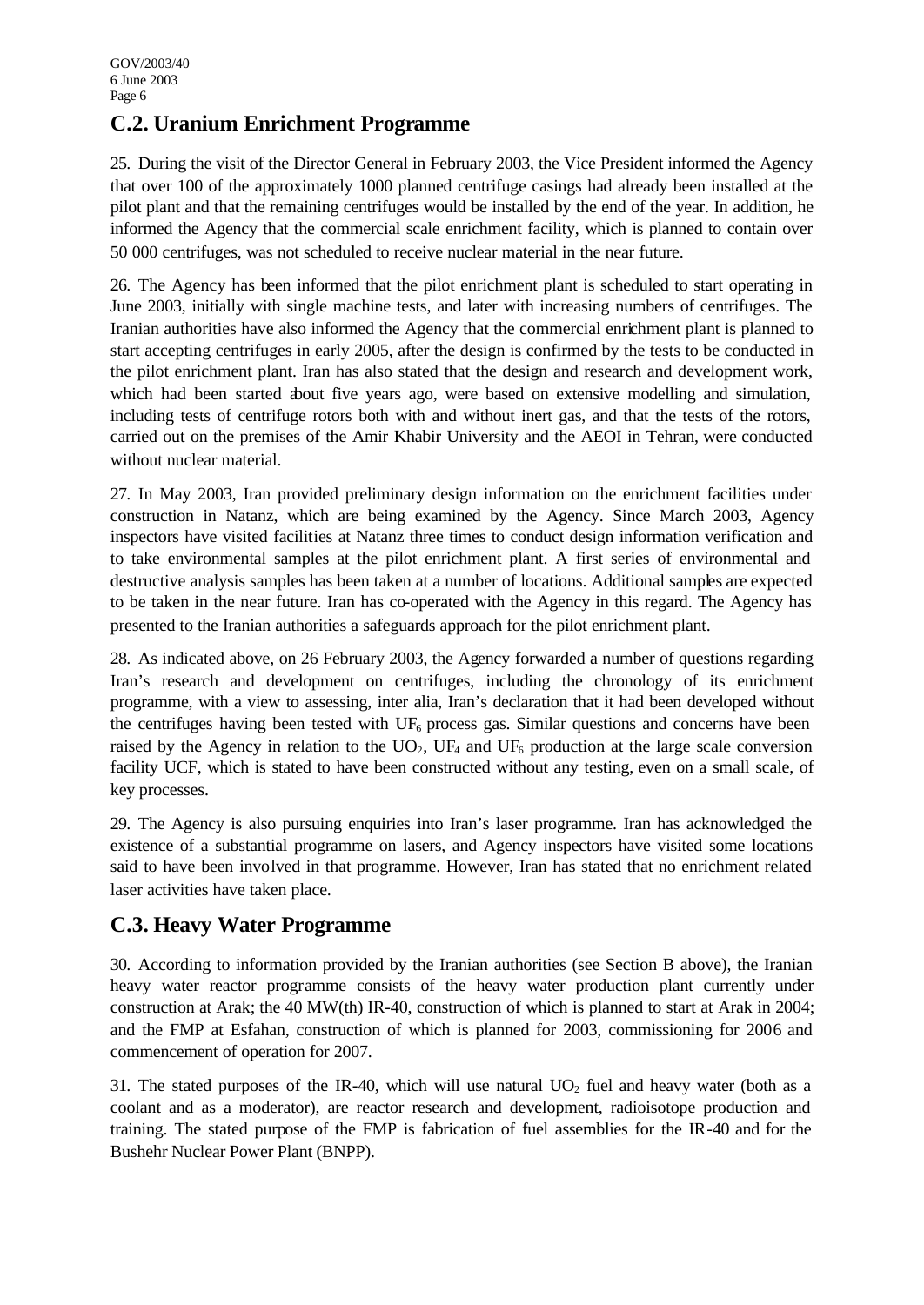## **D. Findings and Initial Assessment**

32. Iran has failed to meet its obligations under its Safeguards Agreement with respect to the reporting of nuclear material, the subsequent processing and use of that material and the declaration of facilities where the material was stored and processed. These failures, and the actions taken thus far to correct them, can be summarized as follows:

(a) Failure to declare the import of natural uranium in 1991, and its subsequent transfer for further processing.

On 15 April 2003, Iran submitted ICRs on the import of the  $UO_2$ ,  $UF_4$  and  $UF_6$ . Iran has still to submit ICRs on the transfer of the material for further processing and use.

(b) Failure to declare the activities involving the subsequent processing and use of the imported natural uranium, including the production and loss of nuclear material, where appropriate, and the production and transfer of waste resulting therefrom.

Iran has acknowledged the production of uranium metal, uranyl nitrate, ammonium uranyl carbonate,  $UO<sub>2</sub>$  pellets and uranium wastes. Iran must still submit ICRs on these inventory changes.

(c) Failure to declare the facilities where such material (including the waste) was received, stored and processed.

On 5 May 2003, Iran provided preliminary design information for the facility JHL. Iran has informed the Agency of the locations where the undeclared processing of the imported natural uranium was conducted (TRR and the Esfahan Nuclear Technology Centre), and provided access to those locations. It has provided the Agency access to the waste storage facility at Esfahan, and has indicated that access would be provided to Anarak, as well as the waste disposal site at Qom.

(d) Failure to provide in a timely manner updated design information for the MIX Facility and for TRR.

Iran has agreed to submit updated design information for the two facilities.

(e) Failure to provide in a timely manner information on the waste storage at Esfahan and at Anarak.

Iran has informed the Agency of the locations where the waste has been stored or discarded. It has provided the Agency access to the waste storage facility at Esfahan, and has indicated that access will be provided to Anarak.

33. Although the quantities of nuclear material involved have not been large<sup>6</sup>, and the material would need further processing before being suitable for use as the fissile material component of a nuclear explosive device, the number of failures by Iran to report the material, facilities and activities in question in a timely manner as it is obliged to do pursuant to its Safeguards Agreement is a matter of concern. While these failures are in the process of being rectified by Iran, the process of verifying the correctness and completeness of the Iranian declarations is still ongoing.

\_\_\_\_\_\_\_\_\_\_\_\_\_\_\_\_\_\_\_\_\_\_\_\_\_\_\_\_\_\_\_\_\_\_\_\_\_\_\_\_\_\_\_\_\_\_\_\_\_\_\_\_\_\_\_\_\_\_\_\_\_\_\_\_\_\_\_\_\_\_\_\_\_\_\_ 6 The total amount of material, approximately 1.8 tonnes, is 0.13 effective kilograms of uranium. This is, however, not insignificant in terms of a State's ability to conduct nuclear research and development activities.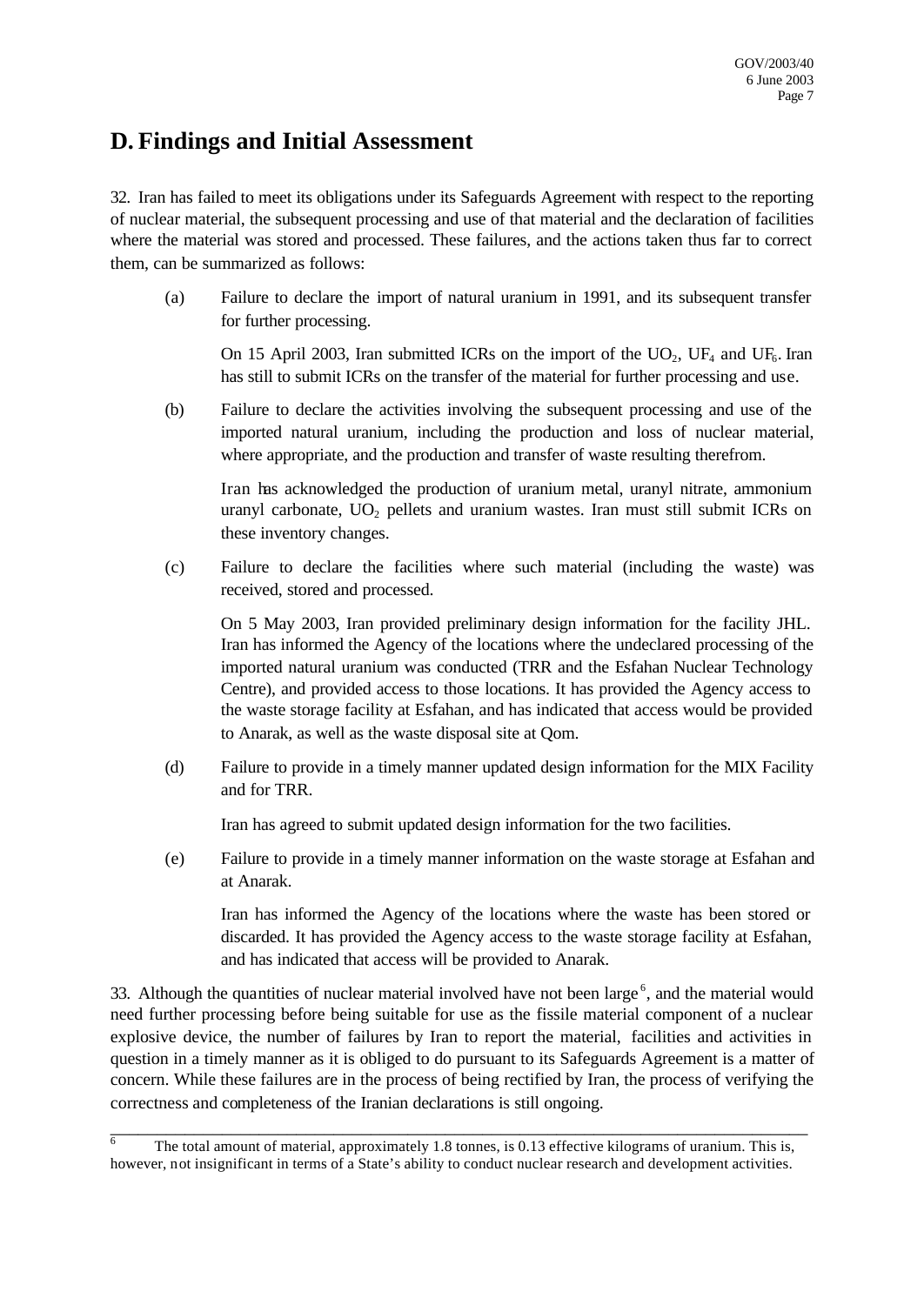- 34. The Agency is continuing to pursue the open questions, including through:
	- (a) The completion of a more thorough expert analysis of the research and development carried out by Iran in the establishment of its enrichment capabilities. This will require the submission by Iran of a complete chronology of its centrifuge and laser enrichment efforts, including, in particular, a description of all research and development activities carried out prior to the construction of the Natanz facilities. As agreed to by Iran, this process will also involve discussions in Iran between Iranian authorities and Agency enrichment experts on Iran's enrichment programme, and visits by the Agency experts to the facilities under construction at Natanz and other relevant locations.
	- (b) Further follow-up on information regarding allegations about undeclared enrichment of nuclear material, including, in particular, at the Kalaye Electric Company. This will require permission for the Agency to carry out environmental sampling at the workshop located there.
	- (c) Further enquiries about the role of uranium metal in Iran's nuclear fuel cycle.
	- (d) Further enquiries about Iran's programme related to the use of heavy water, including heavy water production and heavy water reactor design and construction.

35. The Director General has repeatedly encouraged Iran to conclude an Additional Protocol. Without such protocols in force, the Agency's ability to provide credible assurances regarding the absence of undeclared nuclear activities is limited. This is particularly the case for States, like Iran, with extensive nuclear activities and advanced fuel cycle technologies. In the view of the Director General, the adherence by Iran to an Additional Protocol would therefore constitute a significant step forward. The Director General will continue to keep the Board informed of developments.